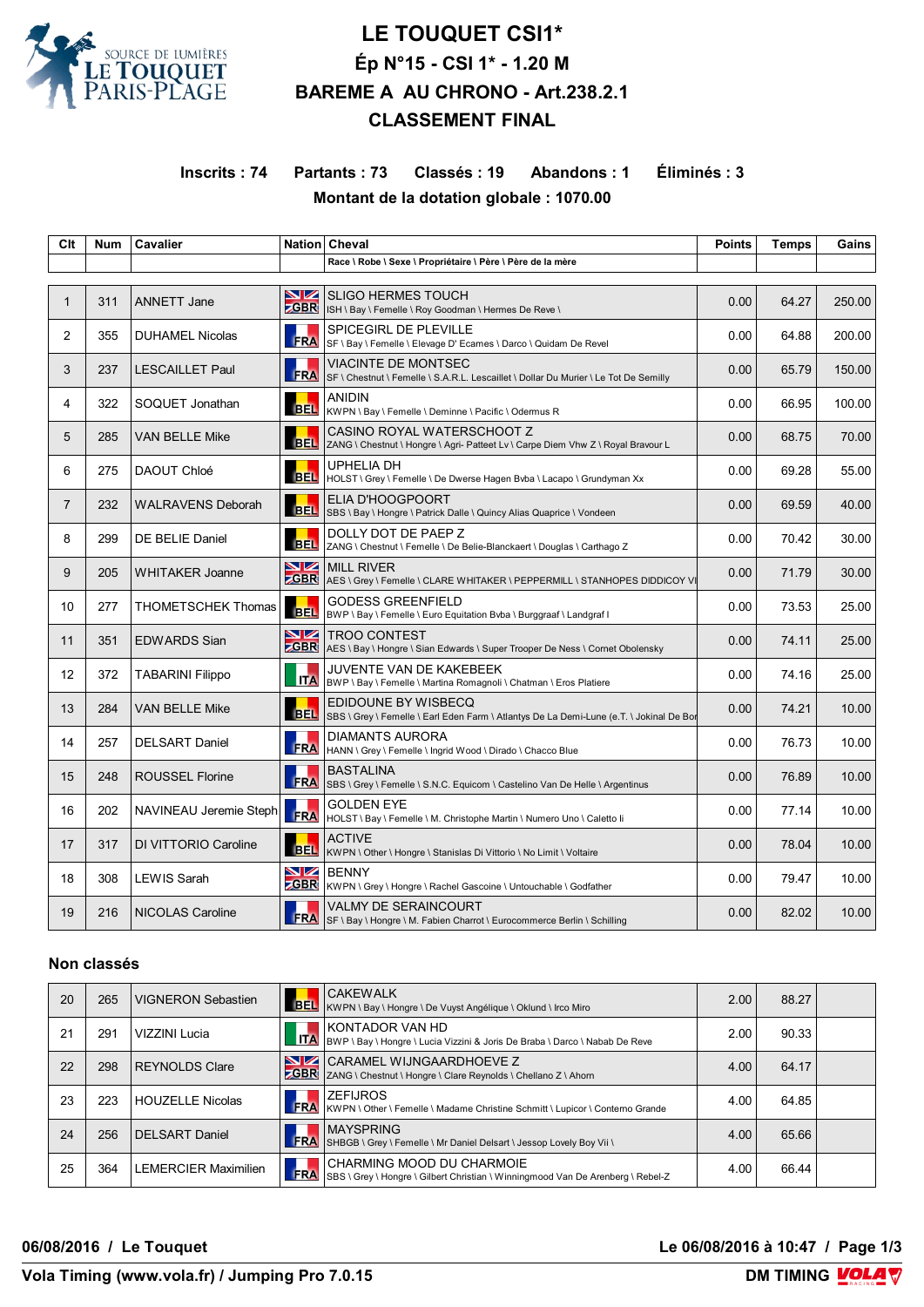#### **LE TOUQUET CSI1\* Ép N°15 - CSI 1\* - 1.20 M BAREME A AU CHRONO - Art.238.2.1 CLASSEMENT FINAL**

| Clt | <b>Num</b> | Cavalier                   |                  | Nation Cheval                                                                                                        | <b>Points</b> | Temps | Gains |
|-----|------------|----------------------------|------------------|----------------------------------------------------------------------------------------------------------------------|---------------|-------|-------|
|     |            |                            |                  | Race \ Robe \ Sexe \ Propriétaire \ Père \ Père de la mère                                                           |               |       |       |
| 26  | 325        | <b>STAPPAERTS Danny</b>    | <b>BEL</b>       | CASCA BELLE 3 Z<br>ZANG \ Grey \ Hongre \ 3 Invest \ Clearway \ Carnute                                              | 4.00          | 67.44 |       |
| 27  | 328        | <b>DALLE Louise</b>        | <b>BEL</b>       | ECLIPSE D'HOOGPOORT<br>SBS \ Bay \ Hongre \ Patrick Dalle \ Numero Uno \ Nimmerdor                                   | 4.00          | 70.95 |       |
| 28  | 278        | THOMETSCHEK Thomas         | <b>BEL</b>       | HILOTTE VAN TENHAEGENDOORN<br>BWP \ Black \ Hongre \ Elly Baeten-Hulsmans \ Oklund \ Landwind                        | 4.00          | 71.04 |       |
| 29  | 347        | <b>BROUCQSAULT Margaux</b> | <b>FRA</b>       | <b>VANINA DES BARRIERES</b><br>SBS \ Chestnut \ Femelle \ Michel Blommaert (10034251) \ Couleur Rubin \ Quito De Bat | 4.00          | 72.90 |       |
| 30  | 360        | <b>VANHECKE Kevin</b>      | <b>BEL</b>       | <b>FALINE D'AU CERFS</b><br>BWP \ Bay \ Femelle \ Vanhecke Kevin \ Viking Van De Kwekenhoeve \ Adieu Z               | 4.00          | 73.04 |       |
| 31  | 268        | <b>SHAW Polly</b>          | VZ<br><b>GBR</b> | <b>ENGELINA</b><br>KWPN \ Chestnut \ Femelle \ Polly Shaw \ Tangelo Van De Zuuthoeve \ Wellington                    | 4.00          | 73.27 |       |
| 32  | 245        | FIDRY Meghann              | <b>BEL</b>       | <b>LUCKY DU BINGARD</b><br>SF \ Chestnut \ Hongre \ Mme Fidry Meghann \ Tu Viens Dorval \ Benroy                     | 4.00          | 74.28 |       |
| 33  | 272        | <b>TROIANI Tatiana</b>     | <b>BEL</b>       | UN DOLLAR DU TAILLIS PRE<br>SBS \ Bay \ Hongre \ Tatiana Troiani \ Dollar Du Murier \ Romanow Von Pferdheim          | 4.00          | 76.98 |       |
| 34  | 270        | <b>LAINE Alice</b>         | <b>FRA</b>       | SIMILI DE LA BUQUEUSE<br>\ Grey \ Femelle \ Mme Melissa Tapon \ Linaro*sl \ Elvey Jarnac                             | 4.00          | 77.07 |       |
| 35  | 236        | <b>VAAST Eric</b>          | <b>FRA</b>       | <b>UPSTART</b><br>SF \ Grey \ Femelle \ S.A.S. La Perelle \ Adelfos \ Laudanum                                       | 4.00          | 77.31 |       |
| 36  | 369        | <b>DUHAMEL Stephanie</b>   | <b>FRA</b>       | USUFRUIT D'ENOCQ<br>SF \ Chestnut \ Hongre \ E.A.R.L. Lhotellier \ Number One D'iso*un Prince \ Vas Y Donc           | 4.00          | 79.16 |       |
| 37  | 200        | NAVINEAU Jeremie Steph     | FRA              | <b>SKYFIRE</b><br>HANN \ Chestnut \ Femelle \ Mme Sandrine Lavrov \ Stakkato \ Wiener Skat                           | 4.00          | 79.64 |       |
| 38  | 222        | <b>FLESCH Patrice</b>      | <b>FRA</b>       | <b>VOLE PETIT RUSEUR</b><br> SF \ Bay \ Male \ M. Patrice Flesch \ Roccossifred \ Rosire                             | 4.00          | 80.21 |       |
| 39  | 331        | PETIT Eleen                | <b>FRA</b>       | UNE DE LOUAN<br>SF \ Bay \ Femelle \ S.A.R.L. Equivalor \ Damiro B \ Alfa D'elle                                     | 4.00          | 80.29 |       |
| 40  | 333        | <b>CALMEYN Piet</b>        | <b>BEL</b>       | BORN TO WIN AP Z<br>ZANG \ Grey \ Femelle \ Audenaert \ Bentley Van De Heffinck \ Upsilon Van De Heffinck            | 4.00          | 96.20 |       |
| 41  | 300        | <b>REUTER Cyrielle</b>     | <b>BEL</b>       | VANDA TIFFANY<br>KWPN \ Grey \ Femelle \ Genene Burnett & Sebastian Kap \ Cartano \ Lord Z                           | 5.00          | 83.13 |       |
| 42  | 346        | <b>BROUCQSAULT Margaux</b> | FRA              | <b>ATHENA D'EPIC</b><br>SF \ Bay \ Femelle \ S.A.R.L. E.P.I.C. \ Kashmir Van't Schuttersho \ Veloce De Favi          | 5.00          | 83.15 |       |
| 43  | 259        | <b>FAUCHARD Benoit</b>     | <b>FRA</b>       | <b>AJACCIENNE</b><br>SF \ Chestnut \ Femelle \ M. Eric Metayer \ Calvaro \ Benroy                                    | 5.00          | 83.78 |       |
| 44  | 253        | <b>COLOT Jean Marie</b>    |                  | ACANTHE DES ARPENTS<br>FRA SF \ Other \ Femelle \ M. Bertrand Guibert \ Kafka Brunemont \ Quiniou                    | 5.00          | 84.56 |       |
| 45  | 350        | <b>LEEMANS Kim</b>         | <b>BEL</b>       | URSULA DE CAUMONT Z<br>ZANG \ Grey \ Femelle \ Geerinckx Dirk \ Ugano Sitte \ Chellano Z                             | 6.00          | 88.23 |       |
| 46  | 332        | <b>CALMEYN Piet</b>        | <b>BEL</b>       | <b>BARONES</b><br>KWPN \ Black \ Femelle \ Piet Calmeyn \ Cardento \ Nimmerdor                                       | 6.00          | 90.99 |       |
| 47  | 309        | <b>APPELTANS Elke</b>      | <b>BEL</b>       | ANTARES V TER HILST<br>SBS \ Chestnut \ Male \ Julie Mas \ Machno Carwyn \ Churchill                                 | 8.00          | 66.90 |       |
| 48  | 229        | <b>LAENEN Melissa</b>      | <b>BEL</b>       | IN TIME<br>BWP \ Grey \ Hongre \ Van Scharen Joke \ Winningmood Van De Arenberg \ Aydin Des                          | 8.00          | 67.04 |       |
| 49  | 283        | COUNASSE Jerome            |                  | <b>ASTI DES VERGERS</b><br>BEL ZANG \ Bay \ Hongre \ Haras Des Vergers \ Argentinus \ Darco                          | 8.00          | 69.87 |       |
| 50  | 227        | <b>LAENEN Melissa</b>      | <b>BEL</b>       | FIRENZE VAN DE WITHOEVE<br>BWP \ Chestnut \ Femelle \ Laenen Melissa \ Eros Platiere \ Venu Du Theil                 | 8.00          | 70.06 |       |
| 51  | 218        | <b>LAMBERT Mathieu</b>     | <b>FRA</b>       | <b>VENUS DES CHAILLES</b><br>SF \ Other \ Femelle \ M. Eric Remy \ Damiro B*hn \ Rosire                              | 8.00          | 71.27 |       |
| 52  | 303        | <b>BECKER Noemie</b>       | <b>BEL</b>       | <b>ZANZIBAR</b><br>KWPN \ Grey \ Male \ Beckbox Sprl \ Berlin \ Lancelot                                             | 8.00          | 73.66 |       |
| 53  | 290        | <b>RIDELLE Louis</b>       | <b>BEL</b>       | PANACHE D ARCHONFOSSE<br>SCSL \ Bay \ Femelle \ David Ridelle \ Paloubet Du Chateau \ Highline                       | 8.00          | 75.25 |       |
| 54  | 335        | <b>COOLS Gill</b>          | <b>BEL</b>       | <b>WINSEY</b><br>KWPN \ Chestnut \ Femelle \ Andy Cools \ Guidam \ Furore                                            | 8.00          | 75.30 |       |
| 55  | 252        | COLOT Jean Marie           | <b>FRA</b>       | UNIBLUE D'EGLEFIN<br>SF \ Grey \ Hongre \ Elisabeth Weil \ Mr. Blue \ Gavroche De Quincy                             | 8.00          | 76.31 |       |

**06/08/2016 / Le Touquet Le 06/08/2016 à 10:47 / Page 2/3**